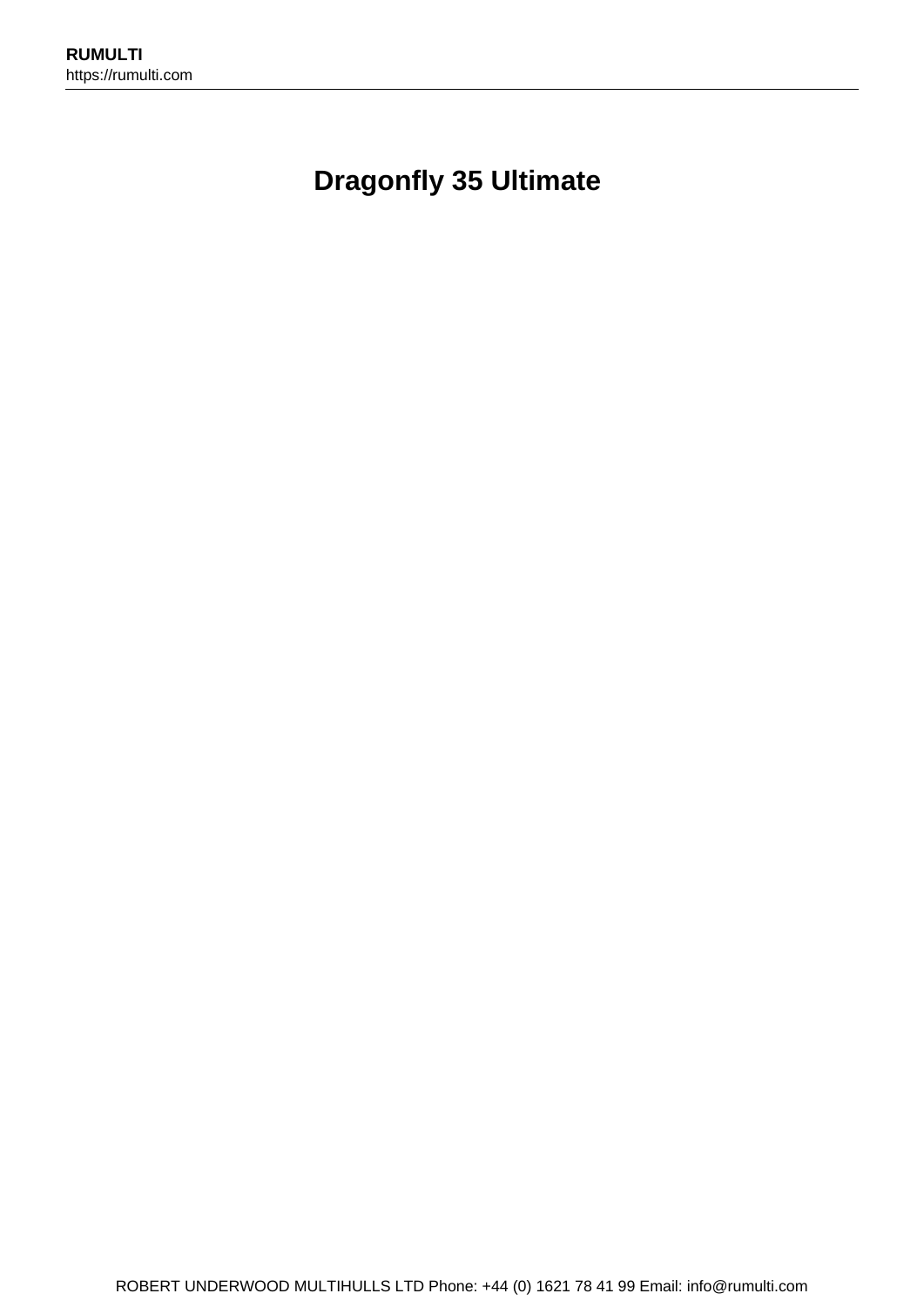

extensive equipment ready for a navigation in the Med.

#### **GENERAL SPECIFICATIONS**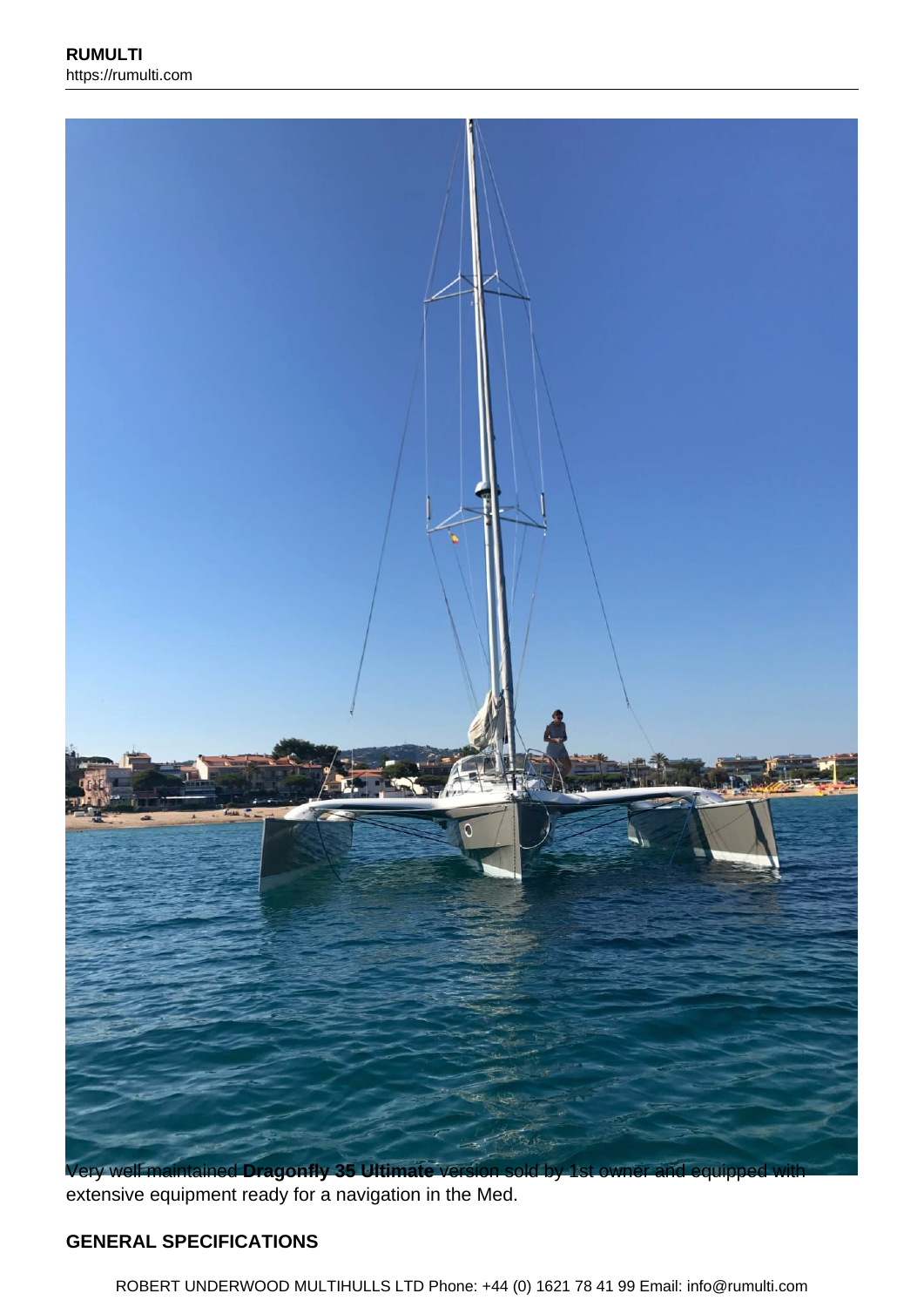Yard : Quorning Boats Type : Dragonfly 35 Year : 2009 LOA : 10.68m Beam : 3.75m Draft : 0.55m Engine : VOLVO PENTA D1-30 HP Propellers : Foldable 3-blade propeller Diesel tank : 80 ltr Water tank : 140 ltr Hull Material : GRP Flag : German Located : Mallorca - Spain

### **SAILS & RIGGING**

ELVSTROM EPEX LAMINATE SAILS - 2014 Full batten EPEX mainsail – double taffeta – Technora fibres Furling genoa EPEX – double taffeta – 4 short battens with Technora fibres Assymetrical Spinnaker 120m² - trioptimal – Ultimate version Spinnaker recovery hose from ATN UV protection on furling genoa in light grey

## **DECK FITTINGS**

1 Electric Andersen winch ST46 1 Andersen winch ST28 on cockpit edge for control of spinnaker and other lines Barberhaul system for genoa and spinnaker – 2 cleats Preventer system – bull waist for mainsail 4 Blocks and spinnaker sheets + fastening point Carbon bowsprit – 1.50m Large sail tarpaulin in light grey Inox fitting for anchor with roller « Kayak hatch » eight of one of the floats (SB side ) as storage space for kayak Lifting gear for crane Hahnepot system for anchoring spliced – with shackles and rakes for quick assembly Shower at stern hot/cold (only with hot water tank)

#### **MOORING**

Electric windlass BRUCE Stainless steel 15Kg anchor + footboard Stainless steel chain 40m x 8mm 8 Fenders

#### **ELECTRONICS**

Raymarinee125 HYbridTouch GPS colour chart plotter with Raystar 125 GPS antenna 2Kw Radar with mast fitting and deck plug

ROBERT UNDERWOOD MULTIHULLS LTD Phone: +44 (0) 1621 78 41 99 Email: info@rumulti.com